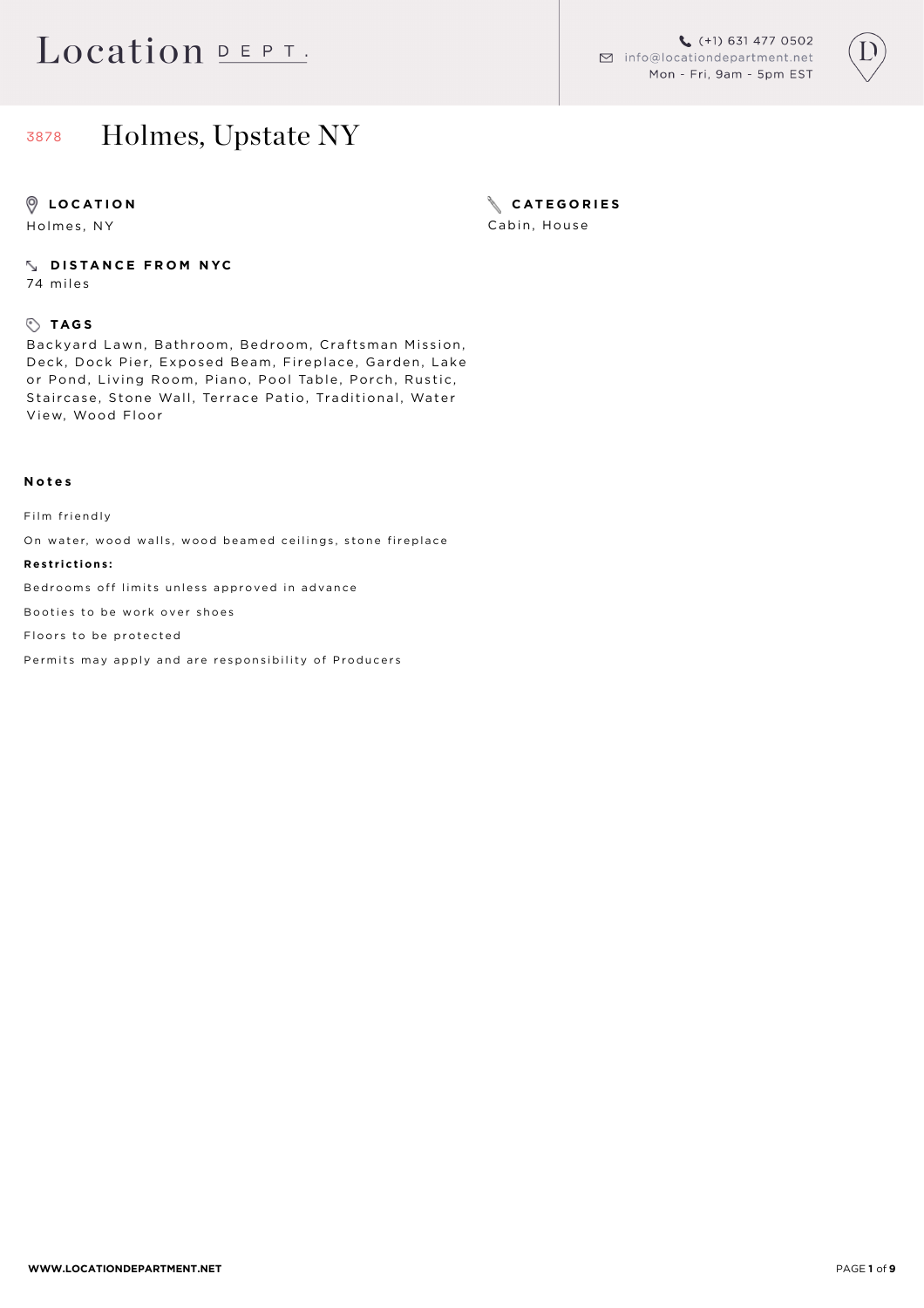

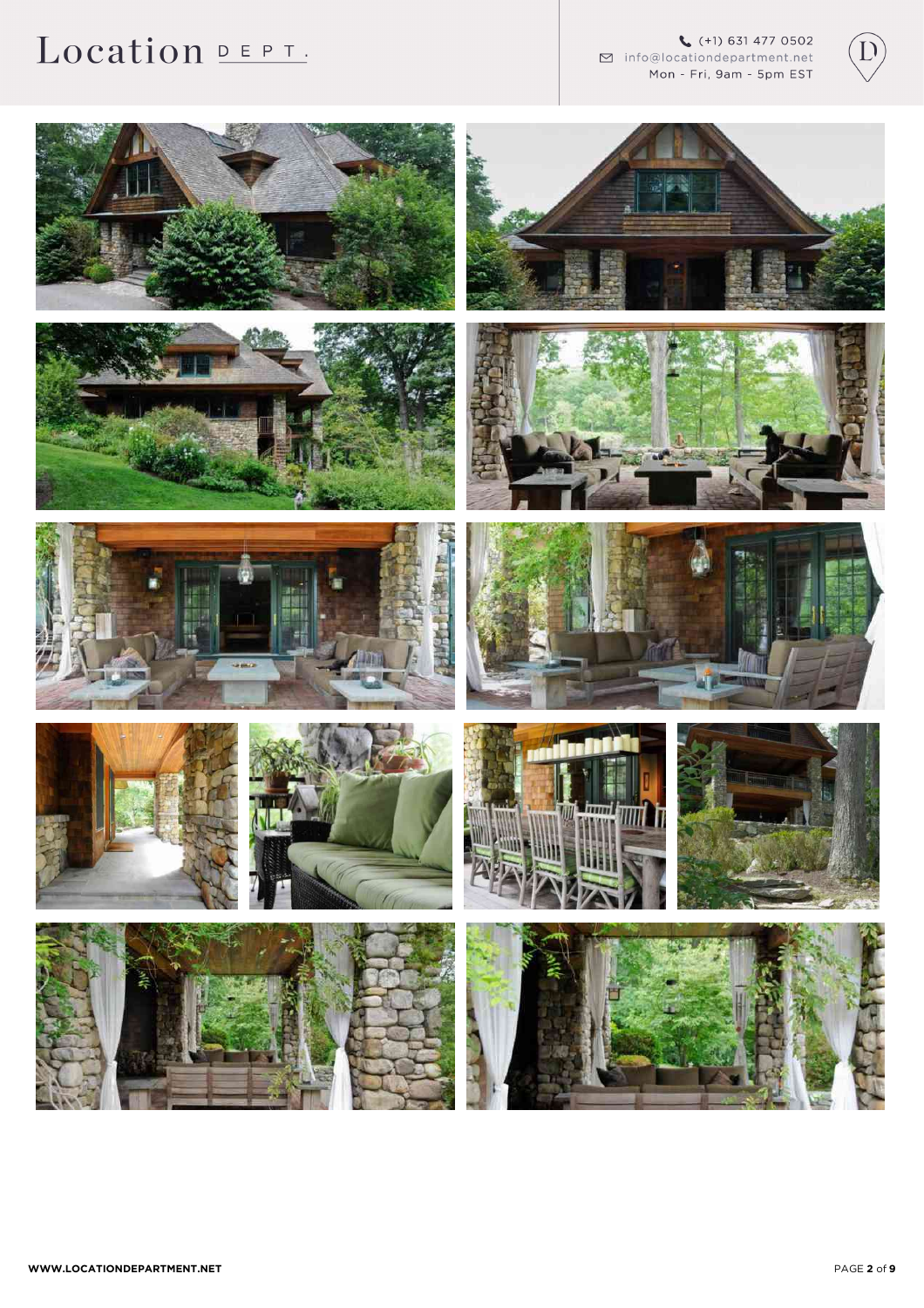





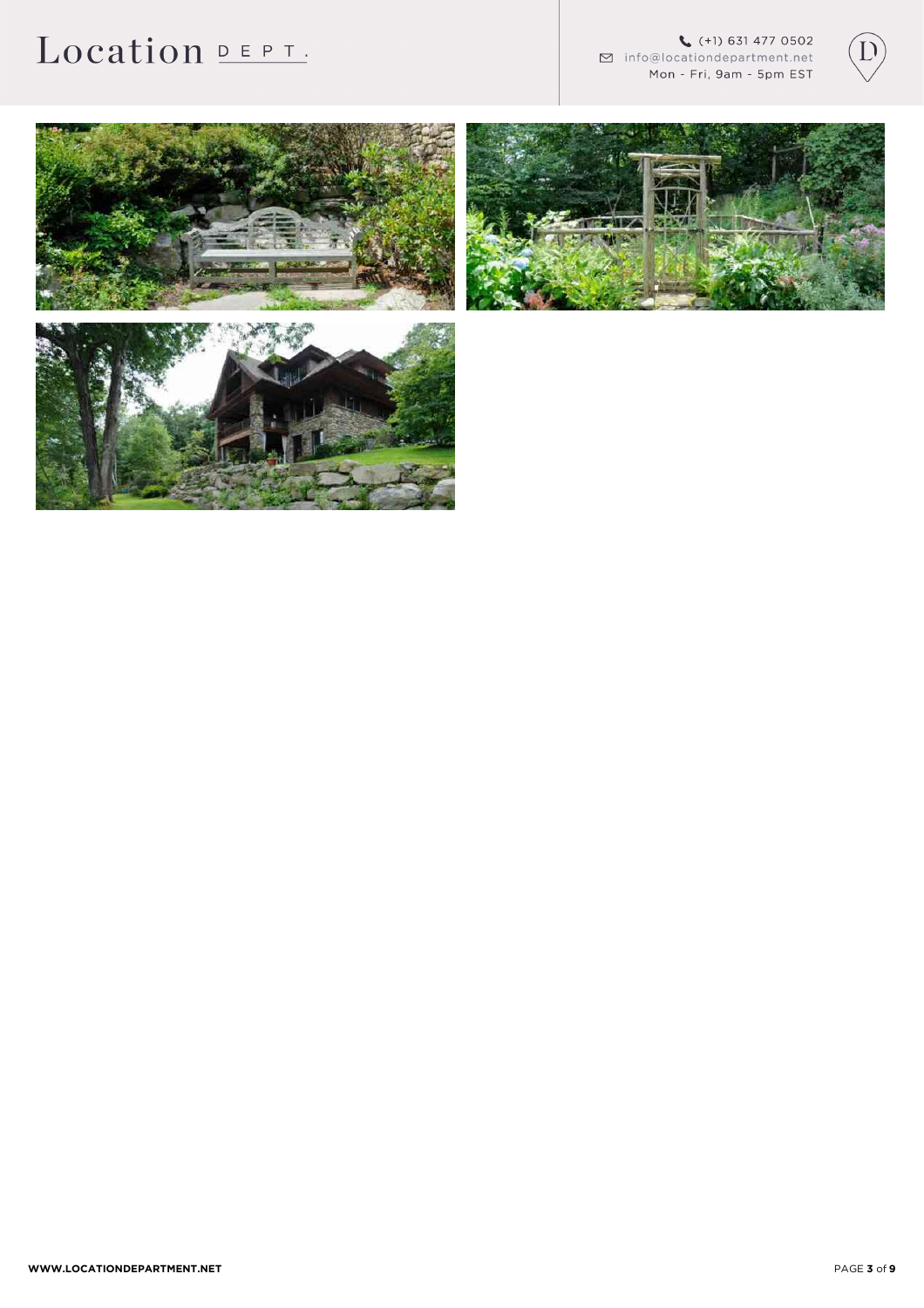$(+) 631 477 0502$ ◘ info@locationdepartment.net Mon - Fri, 9am - 5pm EST



I N T E R I O R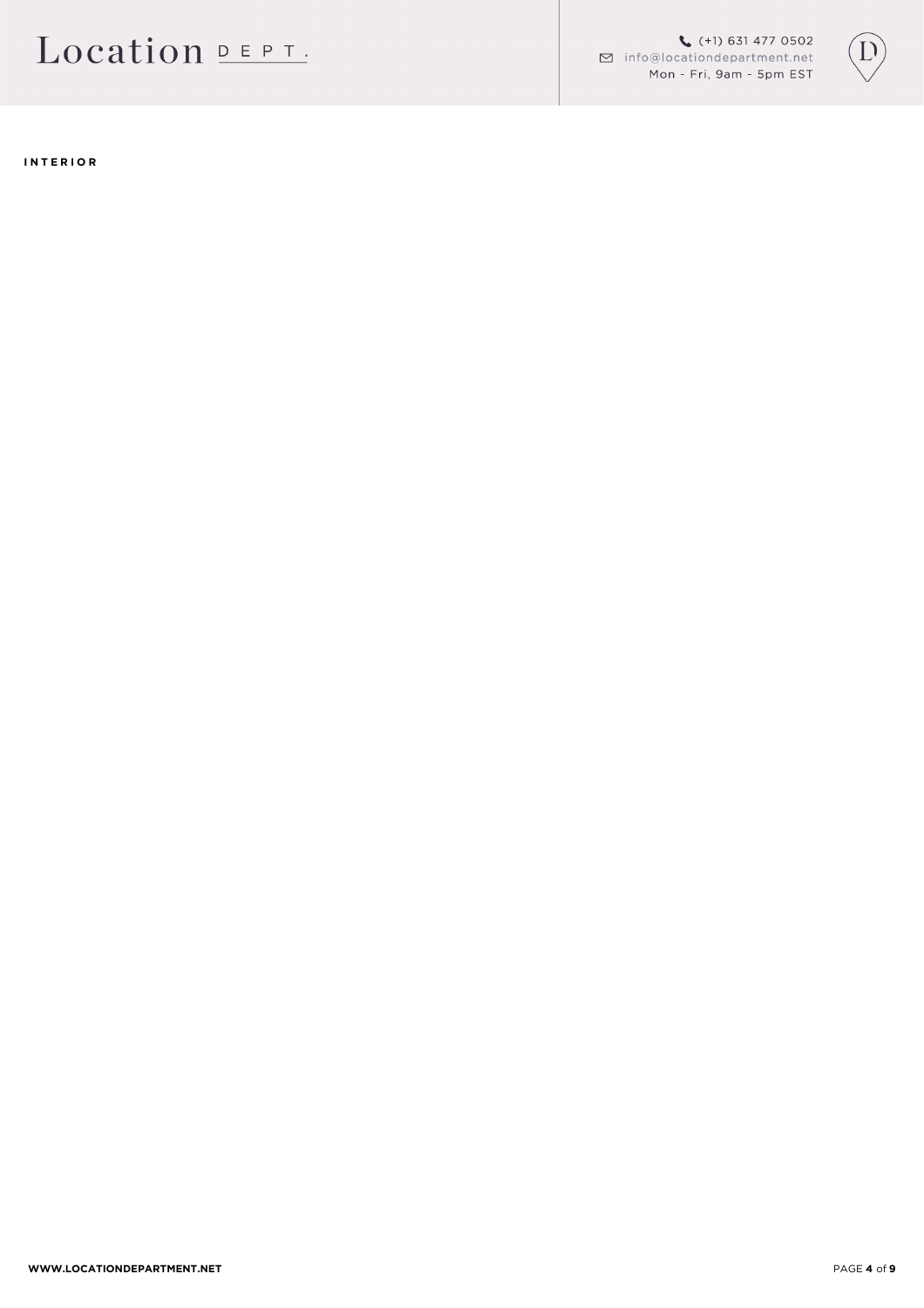$\rm D$ 











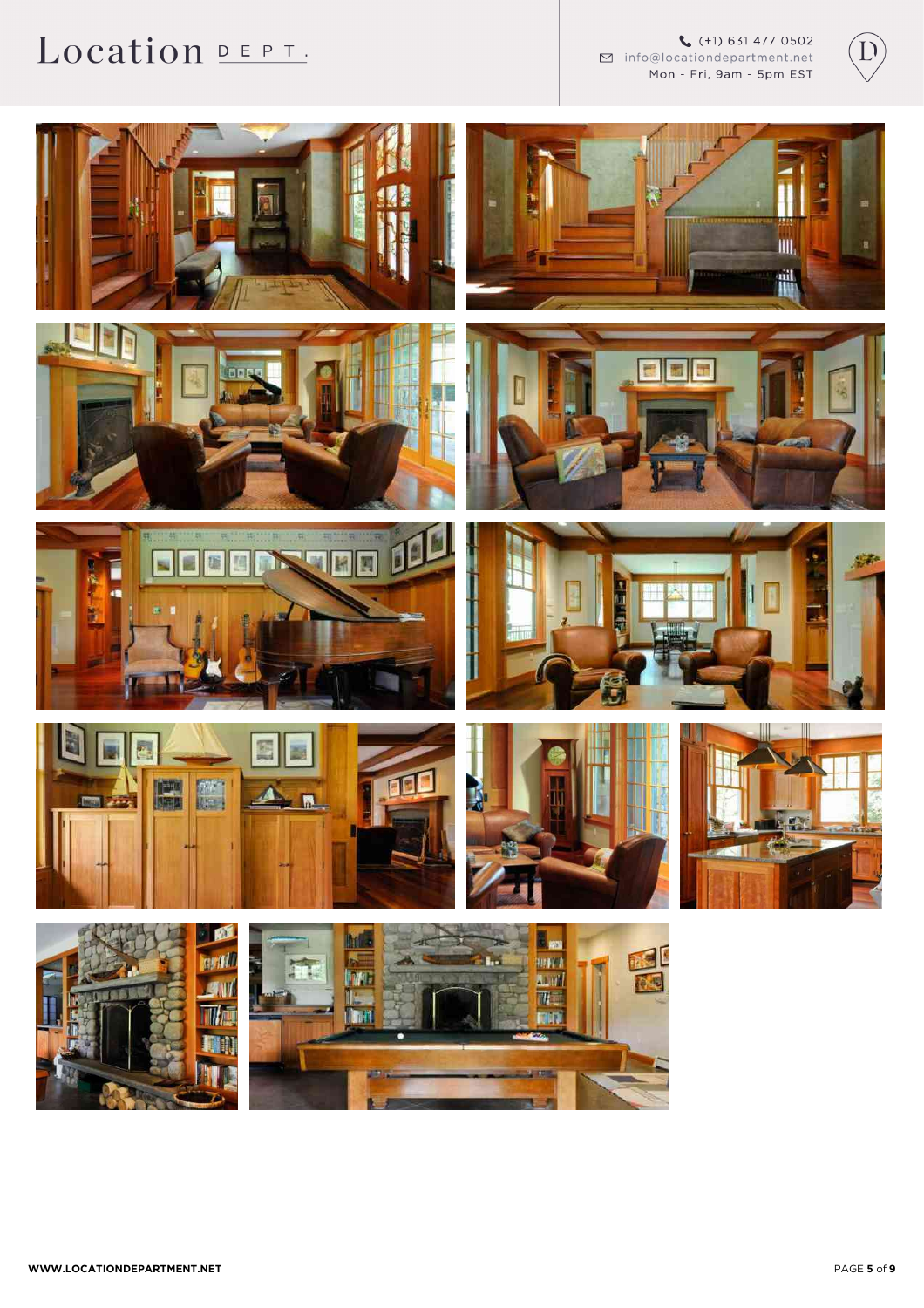

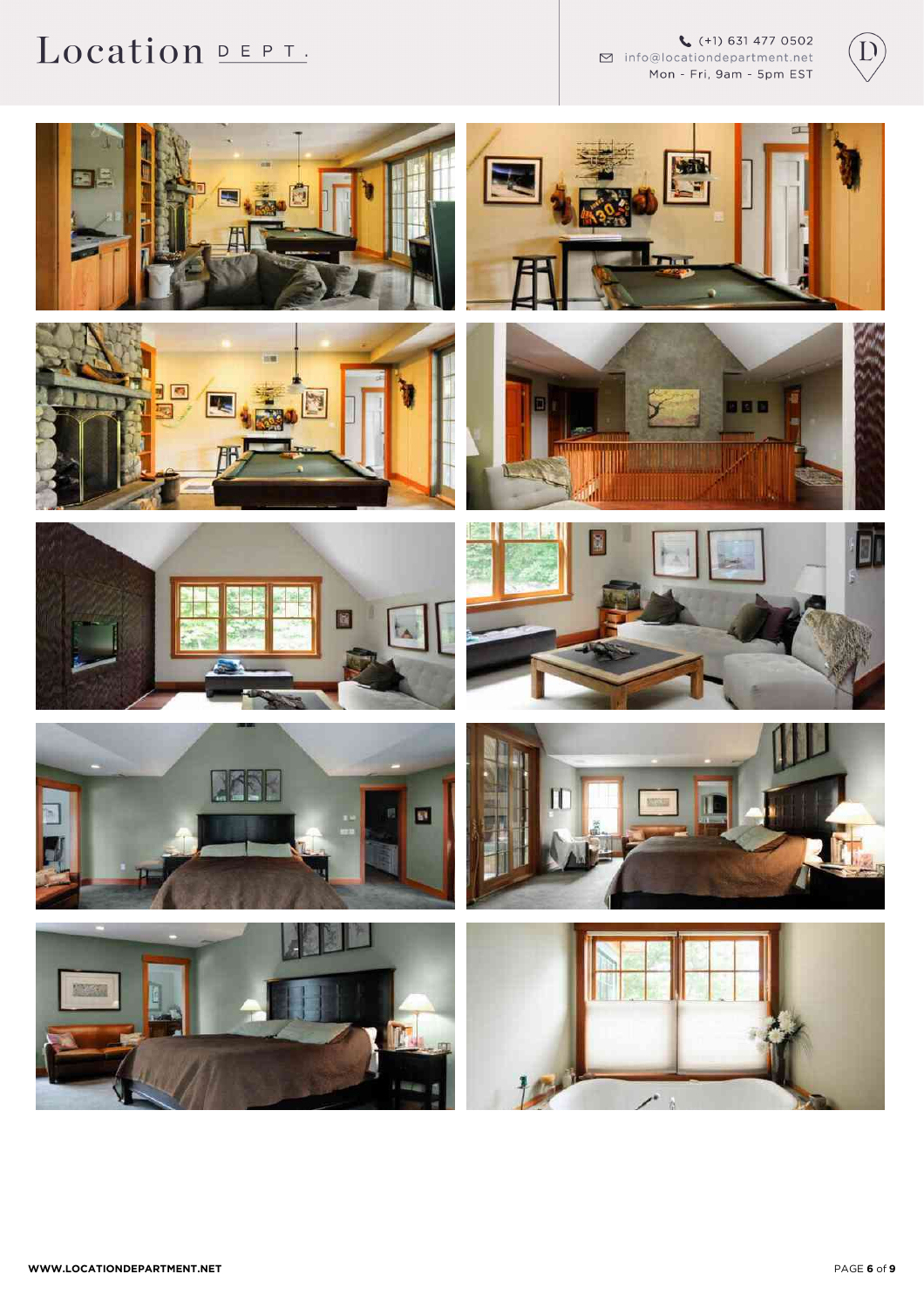



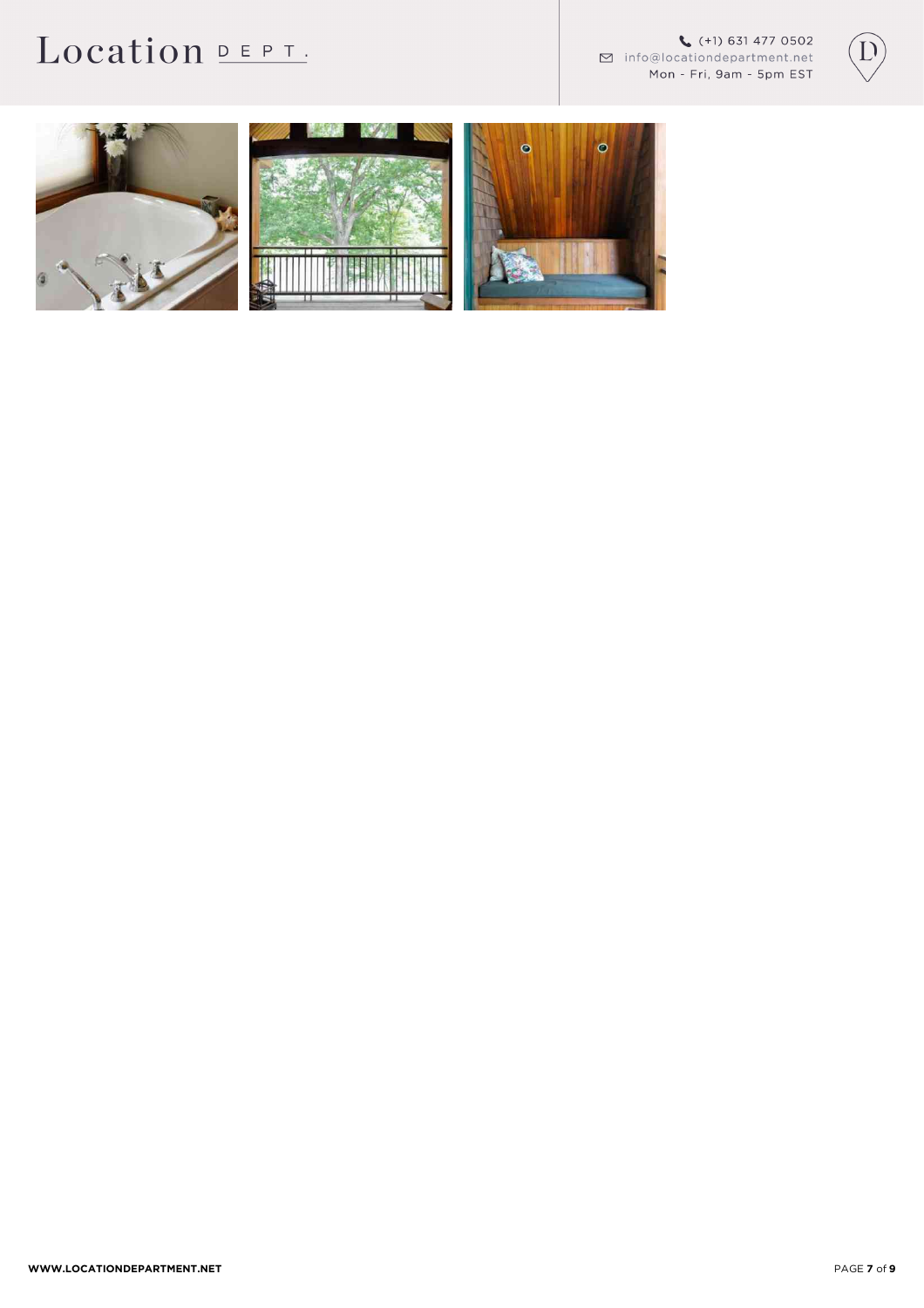$(+) 631 477 0502$ ◘ info@locationdepartment.net Mon - Fri, 9am - 5pm EST



P O N D